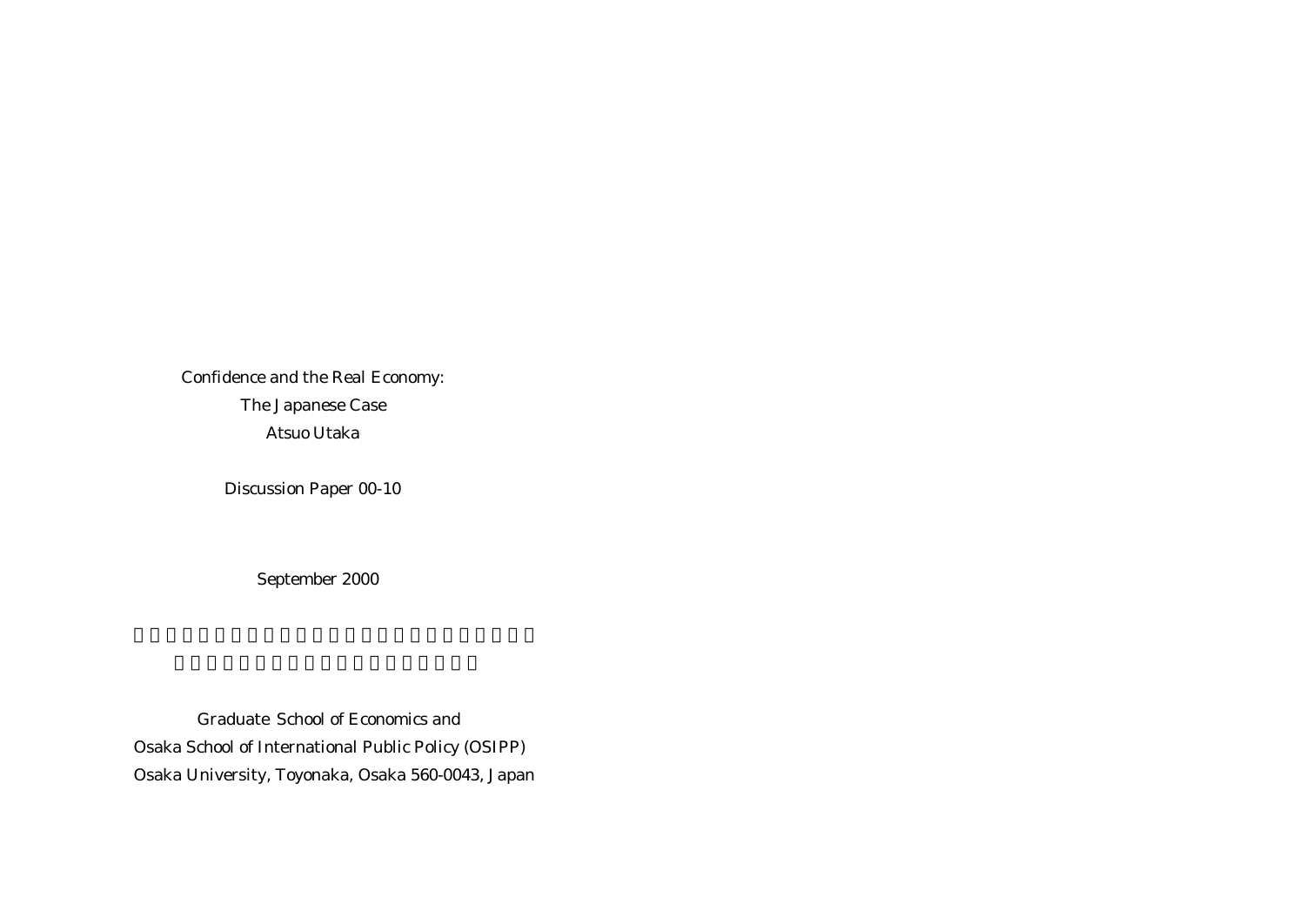# **Confidence and the Real Economy --The Japanese Case--**

**Atsuo Utaka\***

Graduate School of Economics Osaka University 1-7 Machikaneyama, Toyonaka, Osaka 560-0043, Japan E-mail: autaka@compsrv.econ.osaka-u.ac.jp

<sup>\*</sup> I would like to express my appreciation to Professor Masatsugu Tsuji for his kind support and pertinent advice. The author is responsible for any errors which remain.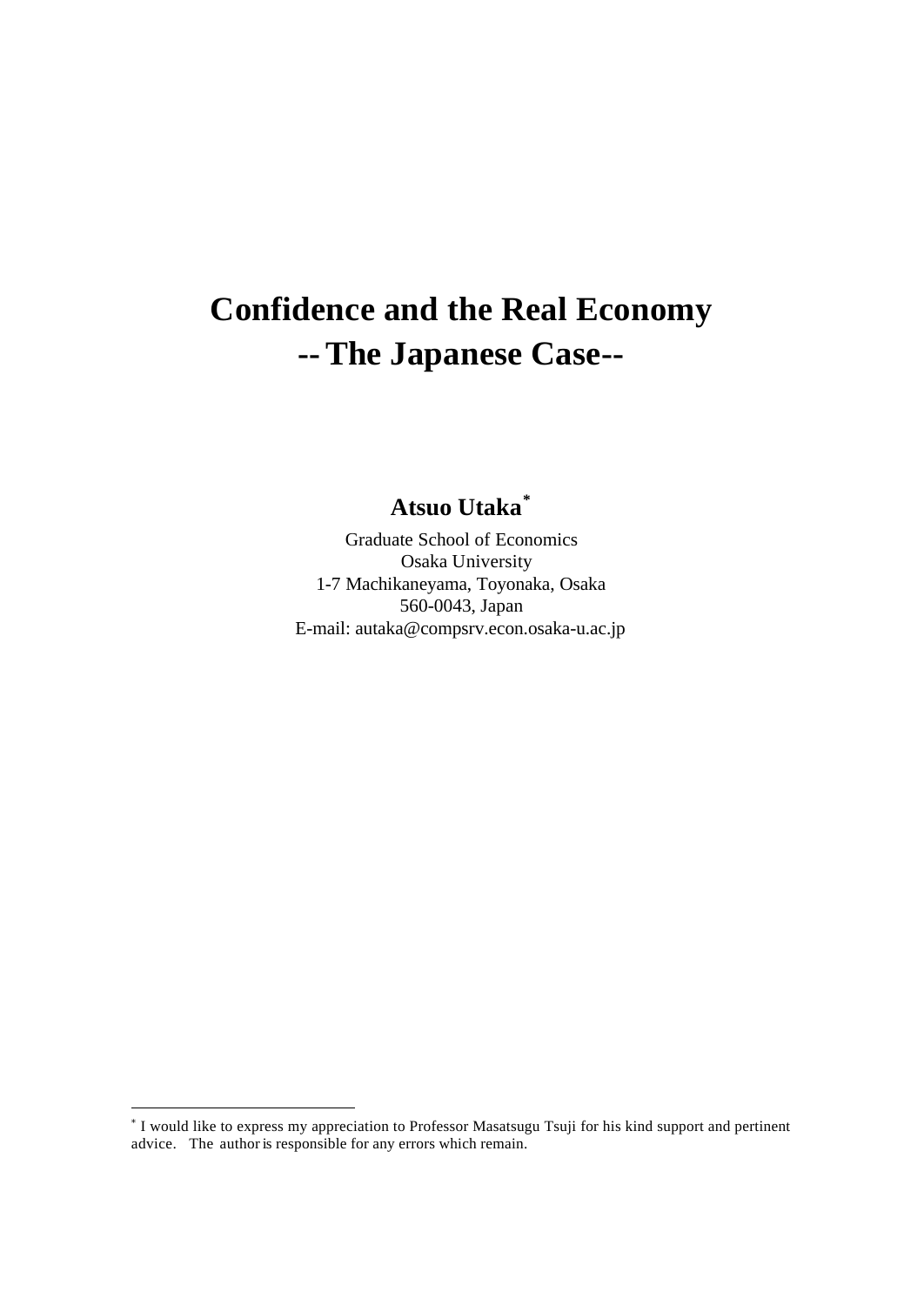# **Abstract**

This paper empirically analyzes whether consumer confidence has an effect on the real economy in Japan. We use vector autoregressions including variables which represent consumer confidence. We show that in the cases of quarterly and monthly data, consumer confidence has a significant effect on GNP fluctuations, whereas in the case of semiannual data, it has no effect. In other words, consumer confidence has an effect on only very short-term economic fluctuations.

*JEL Classification Number:* E32 *Keywords:* Consumer confidence, Business fluctuations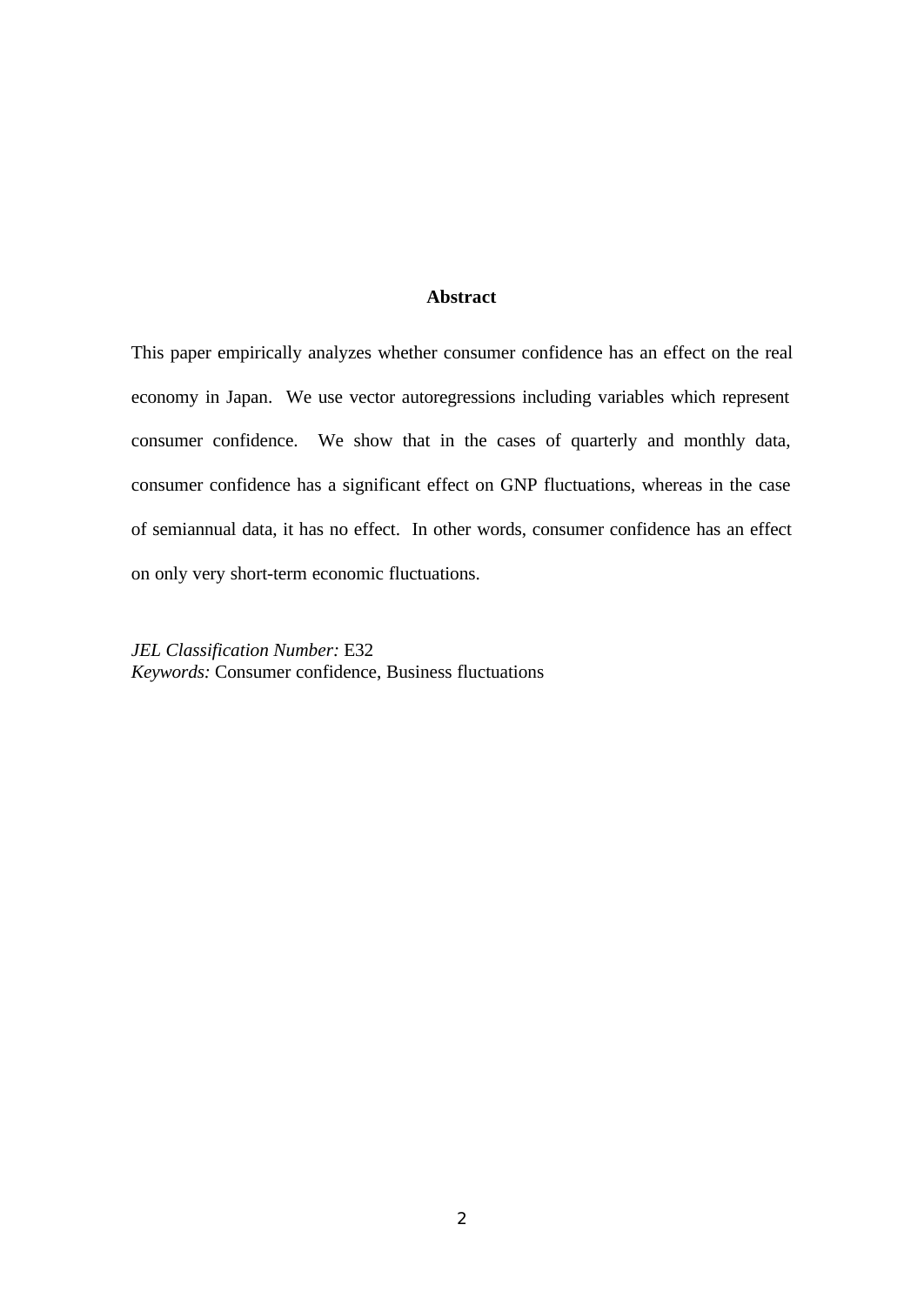### **1. Introduction**

 $\overline{a}$ 

 In this paper, we empirically analyze whether consumer confidence has an effect on the Japanese economy.

It is often said that macroeconomic performance depends on confidence.<sup>1</sup> The change of confidence, however, may precede business fluctuations because economic agents accurately forecast future economic conditions. Matsusaka and Sbordone (1995) showed empirically the relation between consumer confidence and GNP in the U.S. economy. To exclude the possibility that consumers simply forecast the future growth rate, they use vector autoregressions including such control variables as the Index of Leading Indicators, which are useful for predicting future economic conditions.<sup>2</sup> In this method, the effect of pure confidence on GNP can be investigated. They confirm that in the U.S. economy, consumer confidence itself has a significant effect on GNP fluctuations.

 By using quarterly data, Matsusaka and Sbordone investigate the relation between consumer confidence and GNP. In our paper, so as to investigate the more strict relation between confidence and the real economy, we use not only quarterly data but

<sup>&</sup>lt;sup>1</sup> In standard neo-classical economics, under the ordinary assumptions on production function and utility function, a unique equilibrium is determined. Therefore, confidence has no effect on the real economy. But, for instance, in an economy where a sunspot equilibrium exists, the stochastic natural event which has nothing to do with the economic fundamentals, can cause economic fluctuations. In this case, confidence can affect the real economy. Azariadis (1981) and Cass and Shell (1983) analyze the existence of a sunspot equilibrium in the overlapping generations model with money. They show that in an ordinary exchange economy , a sunspot equilibriumoccurs only if the degree of relative risk aversion is sufficiently large. But, Fukuda (1998) and Utaka (2000), for instance, analyze the models in which a sunspot equilibrium can occur under the assumption that the degree of relative risk aversion is small. <sup>2</sup> In addition to the Index of Leading Indicators, such indexes as government spending and "default risk" are considered control variables in Matsusaka and Sbordone (1995). They show that in cases where such indexes are added, the results are almost the same as those in cases where only the Index of Leading Indicators is considered.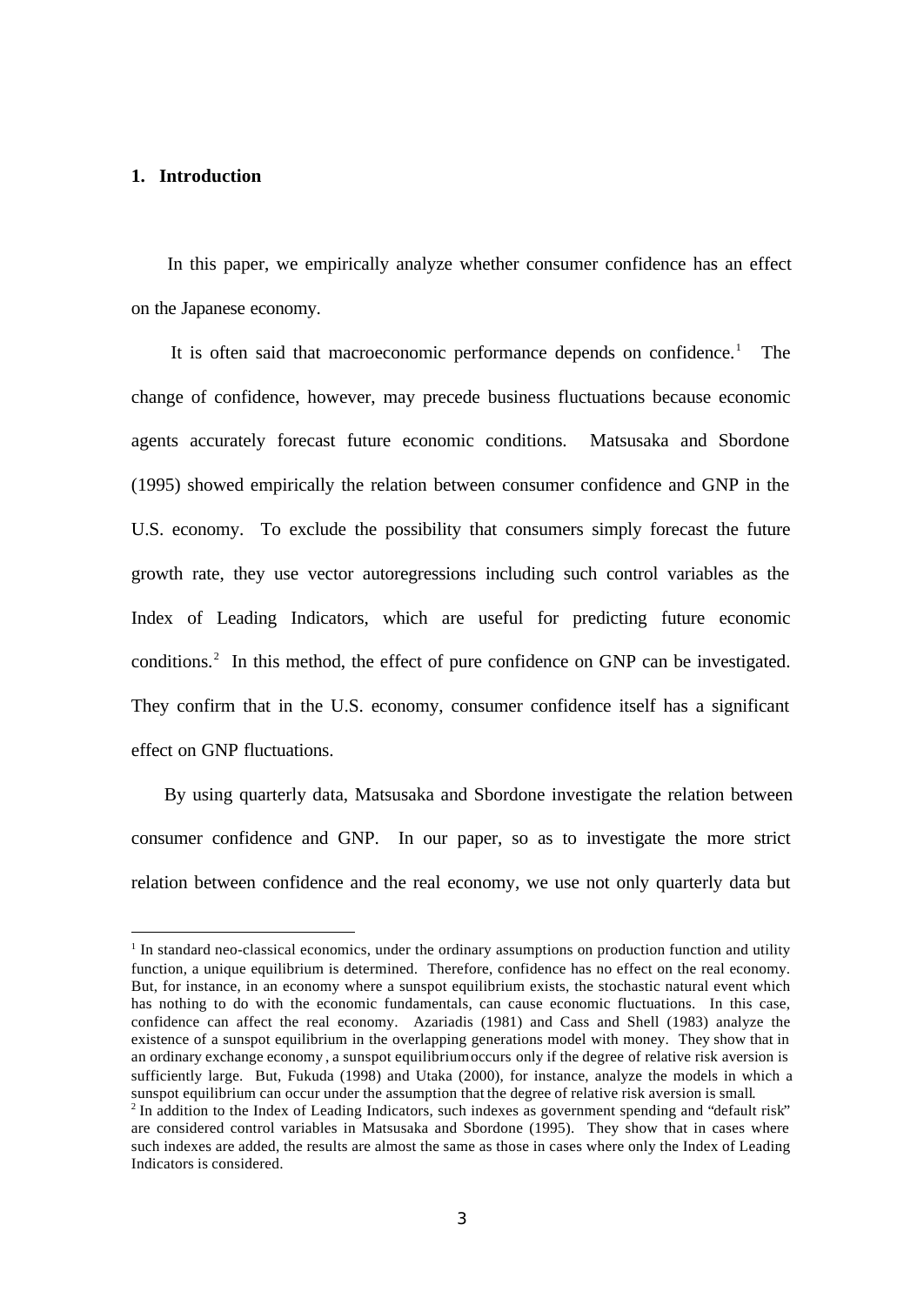also monthly and semiannual data, and analyze the effect of confidence on GNP fluctuations in Japan.

## **2. Empirical Analysis**

 $\overline{a}$ 

 In this section, we empirically analyze the relation between consumer confidence and business fluctuations in Japan. First, we investigate the quarterly case to confirm whether the results of Matsusaka and Sbordone are applicable to the Japanese economy. The Consumer Confidence Index (CCI), which has been formulated by the Economic Planning Agency (EPA), is supposed to represent consumer confidence.<sup>3</sup> We investigate whether CCI has an effect on GNP. We utilize vector autoregressions including GNP and CCI, and investigate whether CCI has a significant effect on GNP fluctuations. We estimate the following equations:

$$
\begin{pmatrix} GNP_t \\ CCI_t \end{pmatrix} = \begin{pmatrix} a_{11}(L) & a_{12}(L) \\ a_{21}(L) & a_{22}(L) \end{pmatrix} \begin{pmatrix} GNP_t \\ CCI_t \end{pmatrix} + \begin{pmatrix} u_{GNP_t} \\ u_{CCI_t} \end{pmatrix},
$$
\n(1)

where  $a(L)$  denotes polynominal in the lag operator *L*, and *u* is an error term.

The results are summarized in the following table.

<sup>&</sup>lt;sup>3</sup> CCI consists of such elements as the expectations of overall livelihood, income growth, and willingness to buy durable goods.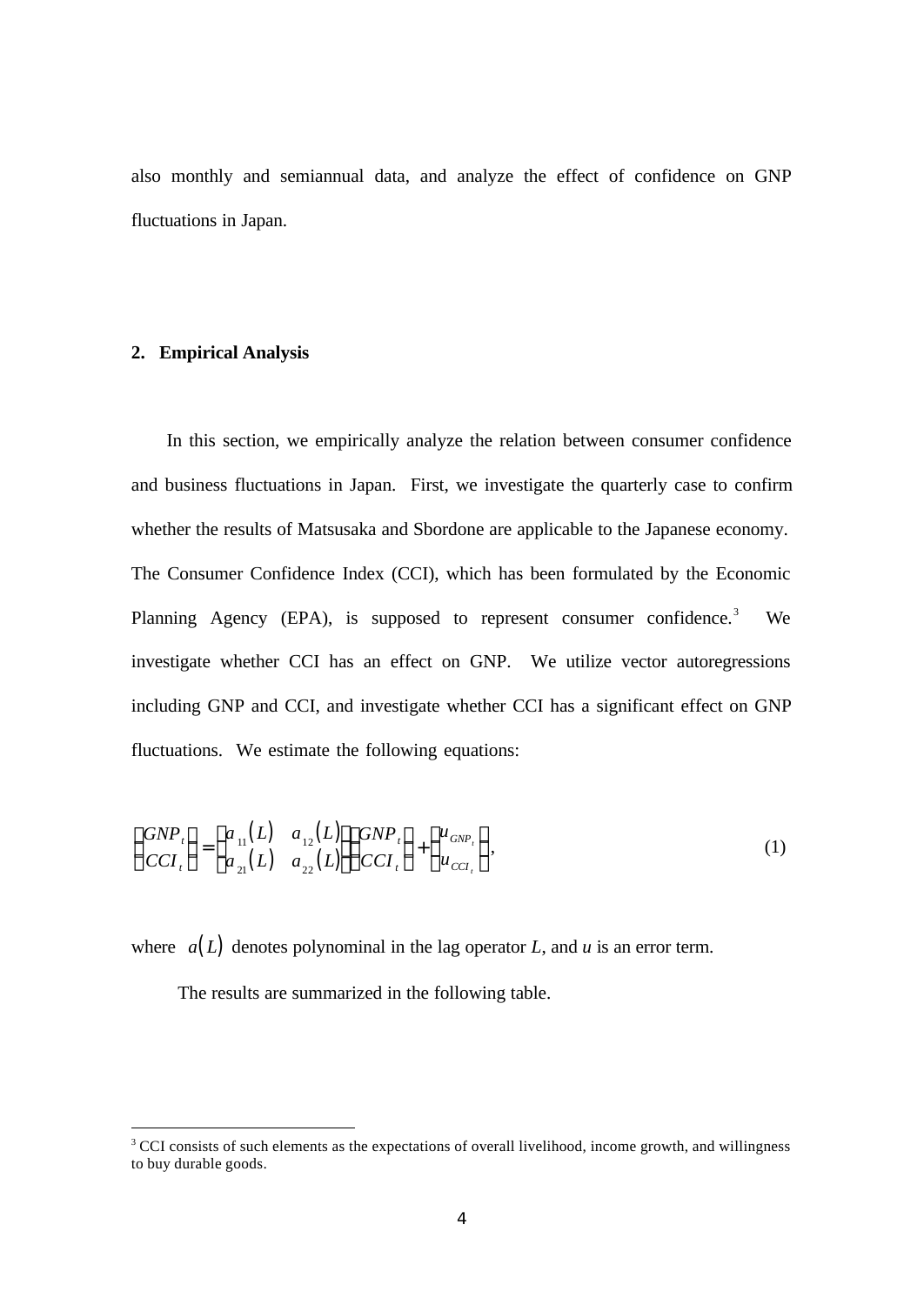| Lag=2, Quarterly data |                                                          |                                          |                              |  |  |  |
|-----------------------|----------------------------------------------------------|------------------------------------------|------------------------------|--|--|--|
|                       |                                                          | Dependent variables<br><b>GNP</b><br>CCI |                              |  |  |  |
| <b>GNP</b>            | F-test: p-value<br>Sum of coefficients<br>Standard error | 0.526<br>$-0.049$<br>0.205               | 0.000<br>$182.2$ **<br>38.58 |  |  |  |
| CCI                   | F-test: p-value<br>Sum of coefficients<br>Standard error | 0.001<br>$0.16E-02$ **<br>$0.53E-03$     | 0.000<br>$0.499**$           |  |  |  |

| Table 1                                 |
|-----------------------------------------|
| Vector Autoregressions with GNP and CCI |

 This table indicates the p-value of F-test for the hypothesis that the block of coefficients is jointly equal to zero. In addition, the sum of the block of coefficients and its standard error are presented. \*\* denotes significant rejection of the hypothesis that the sum of the block of coefficients is equal to zero at 1 percent.

 In this paper, the lag length is chosen by minimizing AIC (Akaike Information Criterion). The sample period covers the second quarter of 1983 to the third quarter of 1998. The number of observations is 62. GNP is expressed in terms of log differences. CCI is expressed in levels. Each column is a regression and the dependent variable is shown at the top of each column. In this table, we first report the p-value of F-test for the hypothesis that the block of coefficients is jointly equal to zero. In addition, we present the sum of the block of coefficients and its standard error.<sup>4</sup>  $**$ denotes significant rejection of the hypothesis that the sum of the block of coefficients is equal to zero at 1 percent.

<sup>4</sup> All equations in our estimation include a constant term.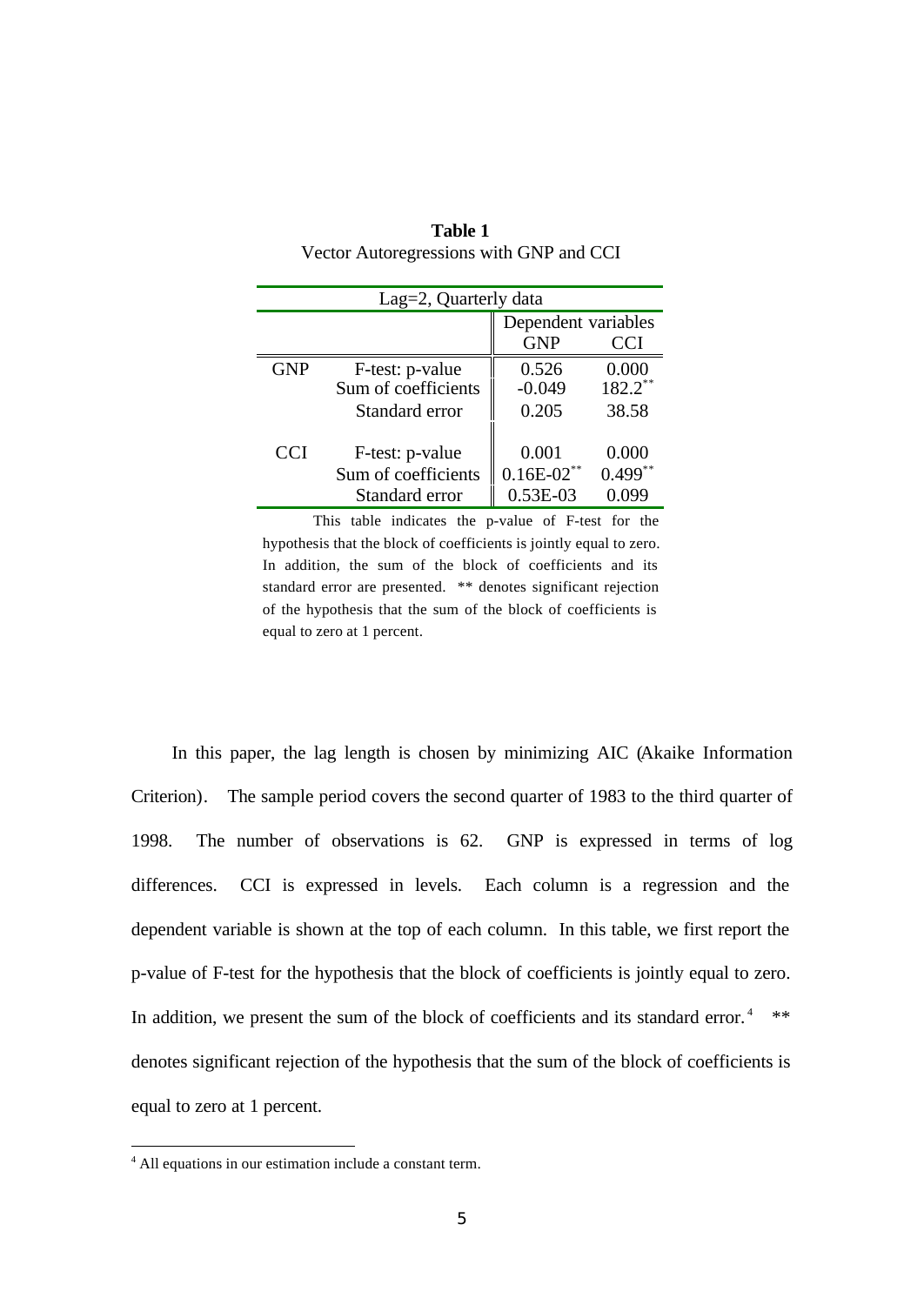We are specifically interested in the effect of CCI on GNP. In the GNP equation, the hypothesis that the block of CCI coefficients is jointly equal to zero is rejected at almost the zero percent level. In other words, there exists Granger Causality from consumer confidence to GNP. Moreover, the sum of CCI coefficients is positive and the hypothesis that it is equal to zero is rejected at the smaller than 1 percent level.

 Table 1 also presents the results of the CCI equation. It is shown that GNP has a significant effect on CCI.

 Next, to investigate whether confidence itself has an effect on GNP, we use vector autoregressions with GNP, CCI, and the control variable which is useful for forecasting future economic conditions, as indicated by Matsusaka and Sbordone (1995). For this variable, we consider the Index of Business Conditions: Composite Index of Leading Index (IBCL), which is also formulated by the EPA. $<sup>5</sup>$ </sup>

We estimate the following equations:

 $\overline{a}$ 

$$
\begin{pmatrix}\nGNP_t \\
IBCL_t \\
CCI_t\n\end{pmatrix} = \begin{pmatrix}\na_{11}(L) & a_{12}(L) & a_{13}(L) \\
a_{21}(L) & a_{22}(L) & a_{23}(L) \\
a_{31}(L) & a_{32}(L) & a_{33}(L)\n\end{pmatrix} \begin{pmatrix}\nGNP_t \\
IBCL_t \\
u_{BCL_t}\n\end{pmatrix} + \begin{pmatrix}\nu_{GNP_t} \\
u_{BCL_t} \\
u_{CCL_t}\n\end{pmatrix}.
$$
\n(2)

The results of this estimation are denoted in the following table.

<sup>&</sup>lt;sup>5</sup> IBCL is calculated based on eleven statistical data such as money supply  $(M2+CD)$  and new orders for machinery, whose movements tend to precede those in business conditions.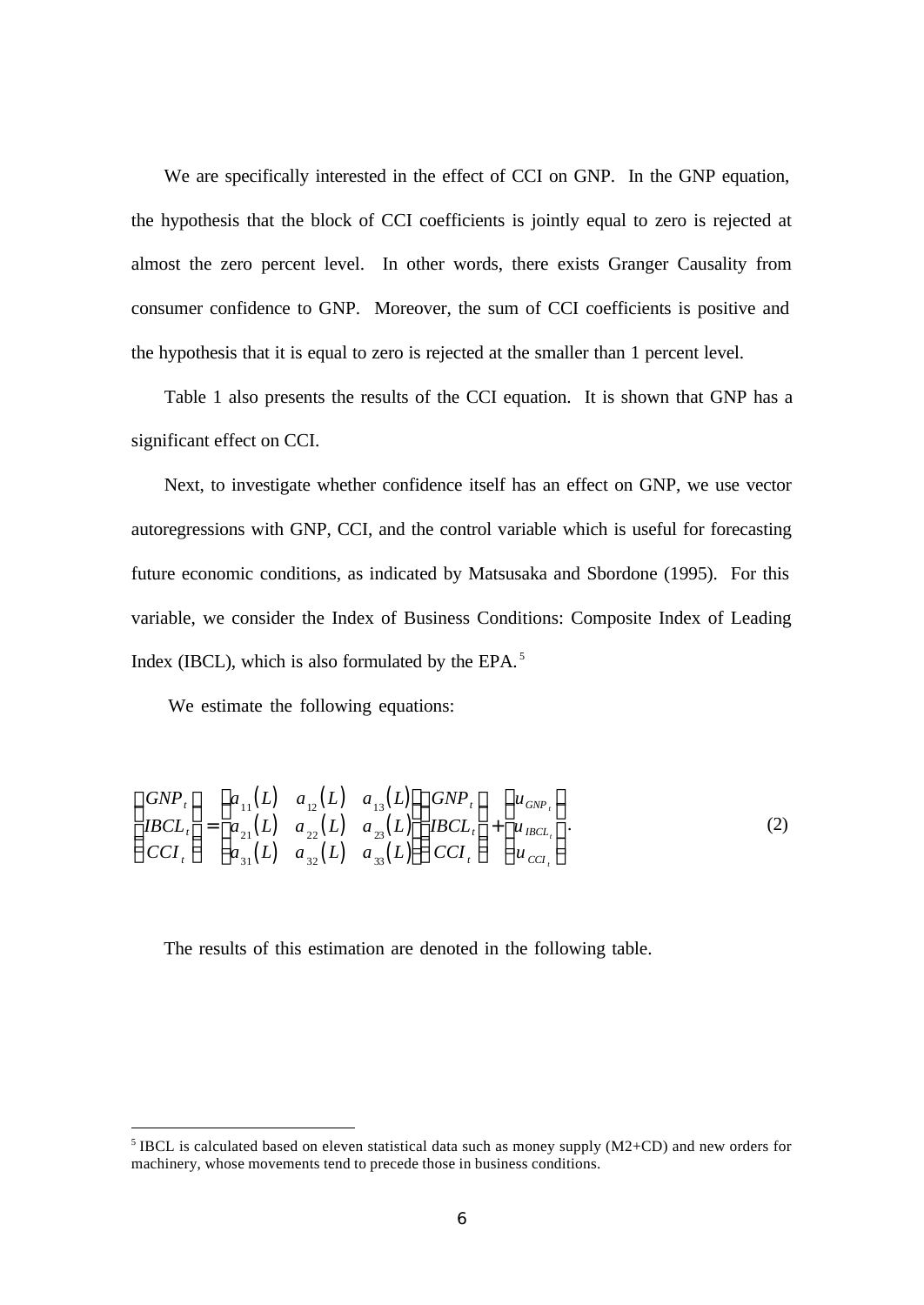| Lag=2, Quarterly data |                     |                           |                 |            |  |  |
|-----------------------|---------------------|---------------------------|-----------------|------------|--|--|
|                       |                     | Dependent variables       |                 |            |  |  |
|                       |                     | <b>GNP</b><br>IBCL<br>CCI |                 |            |  |  |
| <b>GNP</b>            | F-test: p-value     | 0.182                     | 0.416           | 0.001      |  |  |
|                       | Sum of coefficients | $-0.231$                  | 0.508           | $160.8***$ |  |  |
|                       | Standard error      | 0.207                     | 0.381           | 41.95      |  |  |
| <b>IBCL</b>           | F-test: p-value     | 0.007                     | 0.000           | 0.426      |  |  |
|                       | Sum of coefficients | $0.105^*$                 | $0.716^{**}$    | 12.05      |  |  |
|                       | Standard error      | 0.045                     | 0.083           | 9.16       |  |  |
| <b>CCI</b>            | F-test: p-value     | 0.000                     | 0.053           | 0.000      |  |  |
|                       | Sum of coefficients | $0.21E - 02$ **           | $-0.23E - 02^*$ | $0.525***$ |  |  |
|                       | Standard error      | $0.51E-03$                | $0.94E-03$      | 0.104      |  |  |

**Table 2** Vector Autoregressions with GNP, IBCL, and CCI

 This table indicates the p-value of F-test for the hypothesis that the block of coefficients is jointly equal to zero. In addition, the sum of the block of coefficients and its standard error are presented. \* and \*\* denote significant rejection of the hypothesis that the sum of the block of coefficients is equal to zero at 5 percent and 1 percent, respectively.

 This estimation also covers the second quarter of 1983 to the third quarter of 1998, and the number of observations is 62. We express IBCL in terms of log differences. \* and \*\* denote significant rejection at 5 percent and 1 percent, respectively. From the GNP equation, it is shown that even after adding IBCL to the system, there exists Granger Causality from CCI to GNP.<sup>6</sup> The sum of CCI coefficients is positive and the hypothesis that it is equal to zero is rejected at the smaller than 1 percent level. In

<sup>&</sup>lt;sup>6</sup> From the GNP equation, it is also shown that IBCL precedes GNP, namely, IBCL is useful for predicting GNP movements.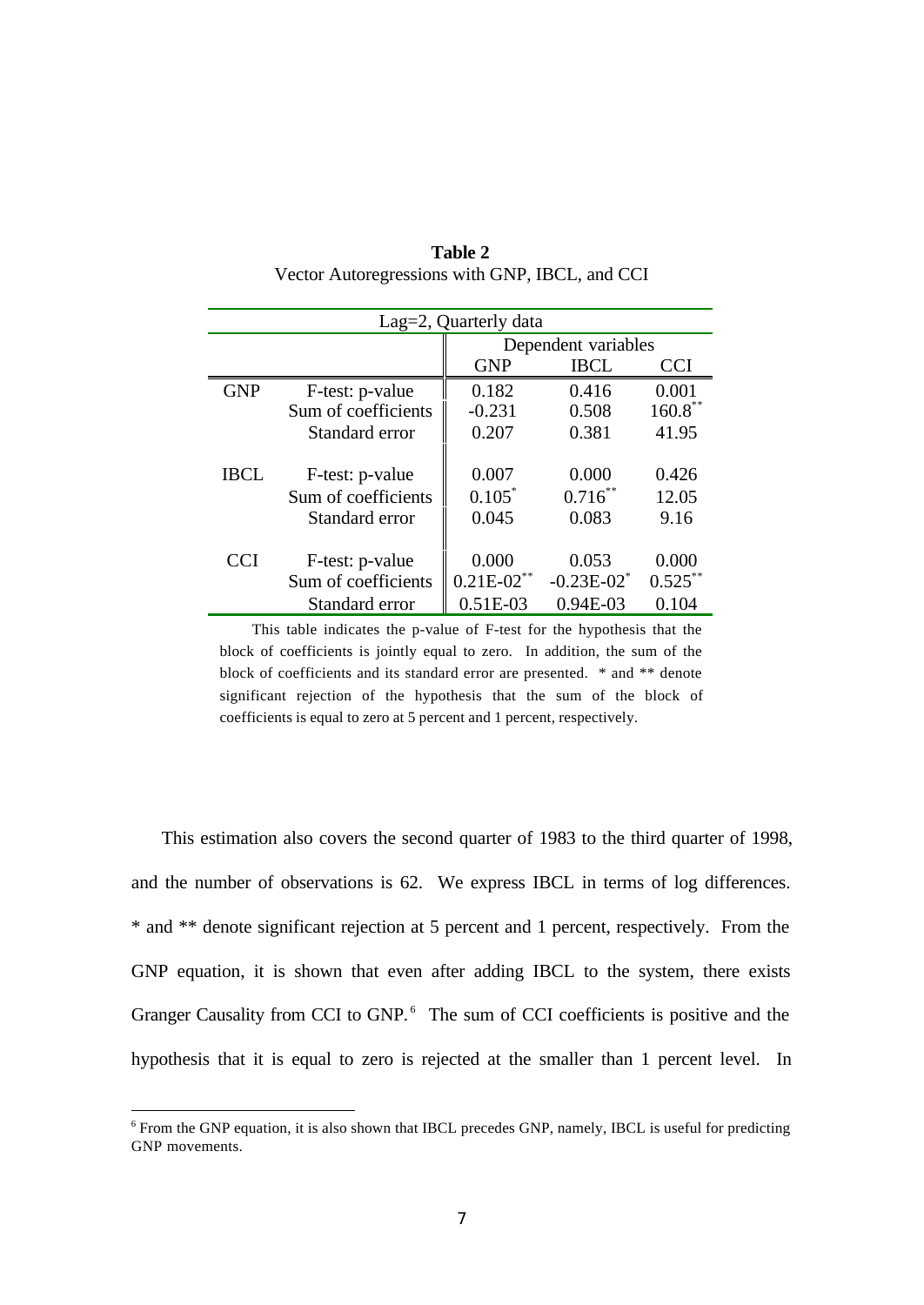addition, the CCI equation indicates that GNP has a significant effect on CCI.<sup>7</sup>

 Next, let us investigate the quantitative effect of consumer confidence on GNP by using the forecast variance decomposition.

|                | Dependent variable: GNP |             |             | Dependent variable: CCI |             |             |             |
|----------------|-------------------------|-------------|-------------|-------------------------|-------------|-------------|-------------|
| Quarter        | <b>GNP</b>              | <b>IBCL</b> | CCI         | <b>Quarter</b>          | <b>GNP</b>  | <b>IBCL</b> | <b>CCI</b>  |
| 1              | 100.00                  | 0.00        | 0.00        | 1                       | 1.33        | 2.24        | 96.43       |
| $\overline{4}$ | 74.18                   | 15.98       | 9.83        | $\overline{4}$          | 29.33       | 15.16       | 55.52       |
| 8              | 70.52                   | 20.19       | 9.29        | 8                       | 30.34       | 28.61       | 41.05       |
|                |                         |             |             |                         |             |             |             |
| Quarter        | <b>IBCL</b>             | <b>CCI</b>  | <b>GNP</b>  | Quarter                 | <b>IBCL</b> | <b>CCI</b>  | <b>GNP</b>  |
| 1              | 1.23                    | 0.98        | 97.79       |                         | 2.61        | 97.39       | 0.00        |
| $\overline{4}$ | 17.14                   | 10.44       | 72.42       | 4                       | 19.50       | 60.12       | 20.38       |
| 8              | 22.01                   | 9.97        | 68.02       | 8                       | 34.47       | 44.94       | 20.60       |
|                |                         |             |             |                         |             |             |             |
| Quarter        | <b>GNP</b>              | <b>CCI</b>  | <b>IBCL</b> | Quarter                 | <b>GNP</b>  | <b>CCI</b>  | <b>IBCL</b> |
| $\mathbf{I}$   | 100.00                  | 0.00        | 0.00        |                         | 1.33        | 98.67       | 0.00        |
| $\overline{4}$ | 74.18                   | 13.56       | 12.26       | 4                       | 29.33       | 60.20       | 10.48       |
| 8              | 70.52                   | 13.13       | 16.35       | 8                       | 30.34       | 46.09       | 23.57       |
|                |                         |             |             |                         |             |             |             |
| Quarter        | <b>CCI</b>              | <b>GNP</b>  | <b>IBCL</b> | Quarter                 | <b>CCI</b>  | <b>GNP</b>  | <b>IBCL</b> |
| 1              | 1.33                    | 98.67       | 0.00        |                         | 100.00      | 0.00        | 0.00        |
| $\overline{4}$ | 14.72                   | 73.02       | 12.26       | 4                       | 66.57       | 22.95       | 10.48       |
| 8              | 14.50                   | 69.15       | 16.35       | 8                       | 51.92       | 24.51       | 23.57       |

**Table 3** Forecast Variance Decompositions of GNP and CCI

 This table reports the percentage of forecast variance of dependent variables (especially GNP and CCI) which can be explained by GNP, IBCL, and CCI from one to

 $^7$  As Matsusaka and Sbordone (1995), we also investigated the block exogeneity of GNP and IBCL with respect to CCI by using  $c^2$  statistic. The hypothesis that GNP and IBCL are block exogenous is rejected at almost the zero percent level.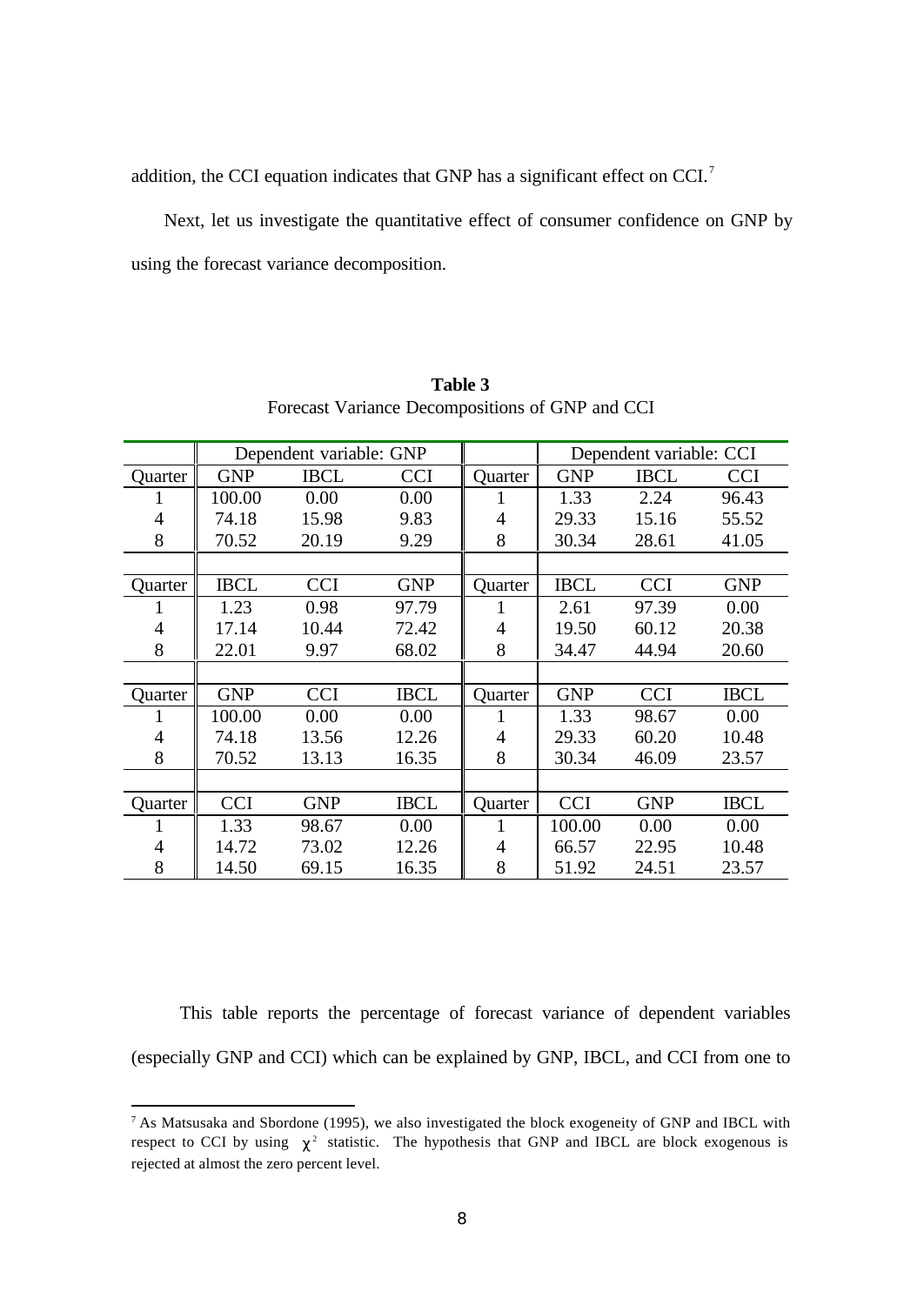eight quarters ahead. It is known that percentage contributions are affected by the ordering of variables, so we investigate the variance decomposition in the four ways of ordering.

 From GNP decompositions, it is shown that CCI explains about 10 percent to 15 percent of the forecast variance of GNP eight quarters ahead. Matsusaka and Sbordone (1995) show that in the U.S. economy, the variance of CCI explains 13 percent to 26 percent of forecast variance of GNP eight quarters ahead. Therefore, it is shown that in Japan, the quantitative effect of consumer confidence on GNP fluctuations is smaller than that in the U.S. economy. CCI decompositions show that CCI explains about 41 percent to 52 percent of its own innovation variance eight quarters ahead. CCI can be said to be exogenous to this system.

 Next, we investigate the more short-term effect of confidence on the real economy by using monthly data. In this case, we substitute the Index of Industrial Production (IIP) for GNP.<sup>8</sup> As the index which shows consumer confidence, we construct an original diffusion index (DI) from the survey on economic conditions carried out by Jiji Press in the *Public Opinion Poll Monthly* compiled by the Prime Minister's Office.<sup>9</sup> In this case, too, we use vector autoregressions not only with IIP and DI, but also with IBCL. The results are presented in the following table.

<sup>&</sup>lt;sup>8</sup> IIP is a component of Coincident Index in the Index of Business Conditions.

<sup>9</sup> The answer is chosen from among: ( ) economic conditions have surely improved; ( ) they have slightly improved; () they are unchanged; () they have slightly worsened; and () they have surely worsened. We define DI as the difference between the percentage share of the respondents choosing  $($   $)$  or  $($   $)$  minus those choosing  $($   $)$  or  $($   $)$ .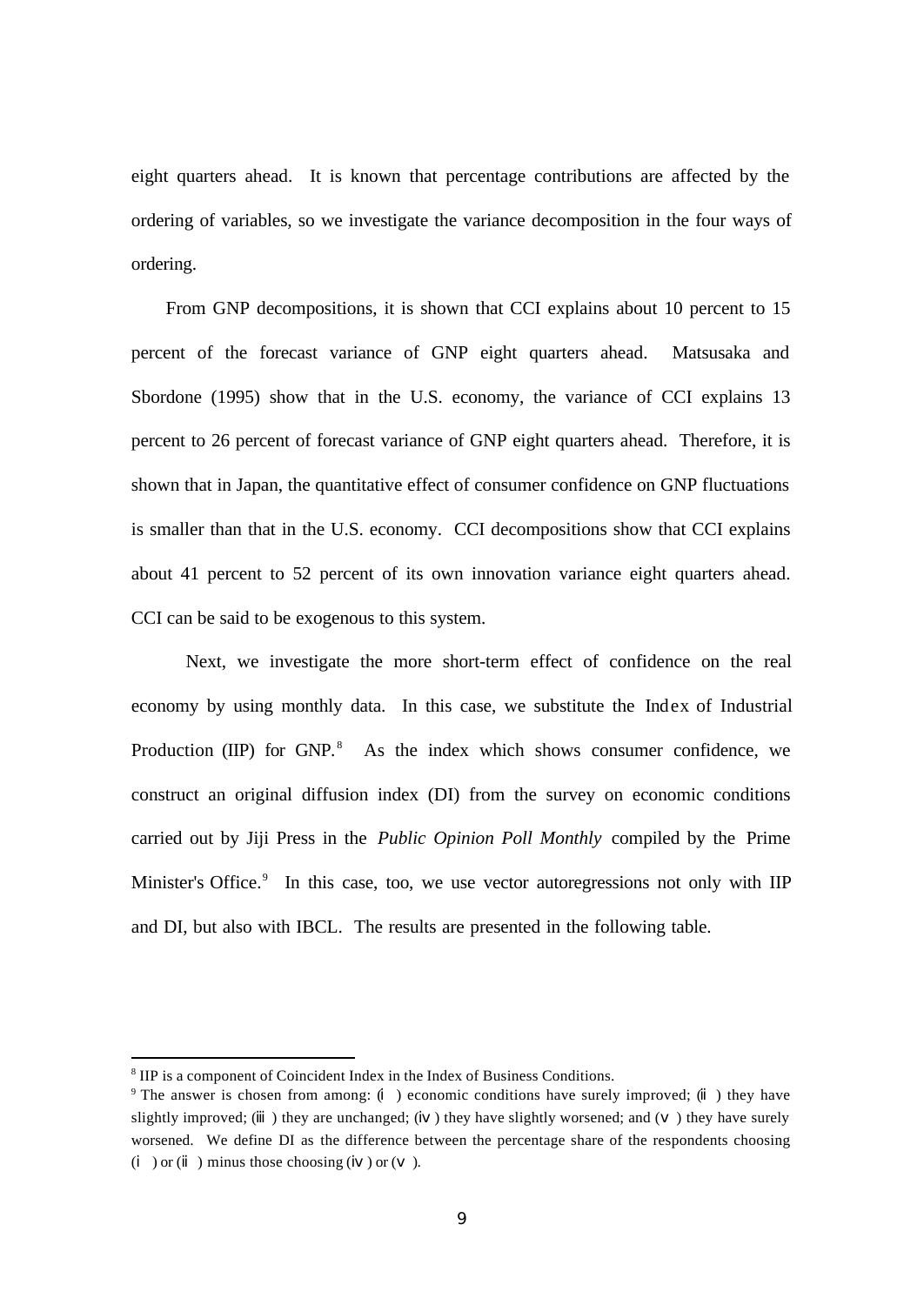| Lag=3, Monthly data |                     |                       |            |  |  |
|---------------------|---------------------|-----------------------|------------|--|--|
|                     |                     | Dependent variables   |            |  |  |
|                     |                     | ПP                    | DI         |  |  |
| ШP                  | F-test: p-value     | 0.000                 | 0.079      |  |  |
|                     | Sum of coefficients | $-0.434$ <sup>*</sup> | $199.3^*$  |  |  |
|                     | Standard error      | 0.184                 | 78.27      |  |  |
|                     |                     |                       |            |  |  |
| DI                  | F-test: p-value     | 0.001                 | 0.000      |  |  |
|                     | Sum of coefficients | $0.19E-03$ **         | $0.905***$ |  |  |
|                     | Standard error      | $0.68E - 04$          |            |  |  |

**Table 4** Vector Autoregressions with IIP and DI

 This table indicates the p-value of F-test for the hypothesis that the block of coefficients is jointly equal to zero. In addition, the sum of the block of coefficients and its standard error are presented. \* and \*\* denote significant rejection of the hypothesis that the sum of the block of coefficients is equal to zero at 5 percent and 1 percent, respectively.

| Lag $=$ 4, Monthly data |                     |                     |                            |            |  |  |
|-------------------------|---------------------|---------------------|----------------------------|------------|--|--|
|                         |                     | Dependent variables |                            |            |  |  |
|                         |                     | <b>IIP</b>          | <b>IBCL</b>                | DI         |  |  |
| $_{\rm IIP}$            | F-test: p-value     | 0.000               | 0.226                      | 0.863      |  |  |
|                         | Sum of coefficients | $-0.992**$          | $-0.097$                   | 119.0      |  |  |
|                         | Standard error      | 0.254               | 0.088                      | 124.5      |  |  |
|                         |                     |                     |                            |            |  |  |
| IBCL.                   | F-test: p-value     | 0.000               | 0.000                      | 0.337      |  |  |
|                         | Sum of coefficients | $0.889**$           | $0.933**$                  | $123.8^+$  |  |  |
|                         | Standard error      | 0.143               | 0.050                      | 70.18      |  |  |
|                         |                     |                     |                            |            |  |  |
| DI                      | F-test: p-value     | 0.000               | 0.046                      | 0.000      |  |  |
|                         | Sum of coefficients | $0.31E-03$ **       | $-0.48E - 04$ <sup>+</sup> | $0.914***$ |  |  |
|                         | Standard error      | $0.70E-04$          | $0.24E-04$                 | 0.034      |  |  |

**Table 5** Vector Autoregressions with IIP, IBCL, and DI

 This table indicates the p-value of F-test for the hypothesis that the block of coefficients is jointly equal to zero. In addition, the sum of the block of coefficients and its standard error are presented.  $+,$  \*, and \*\* denote significant rejection of the hypothesis that the sum of the block of coefficients is equal to zero at 10 percent, 5 percent, and 1 percent, respectively.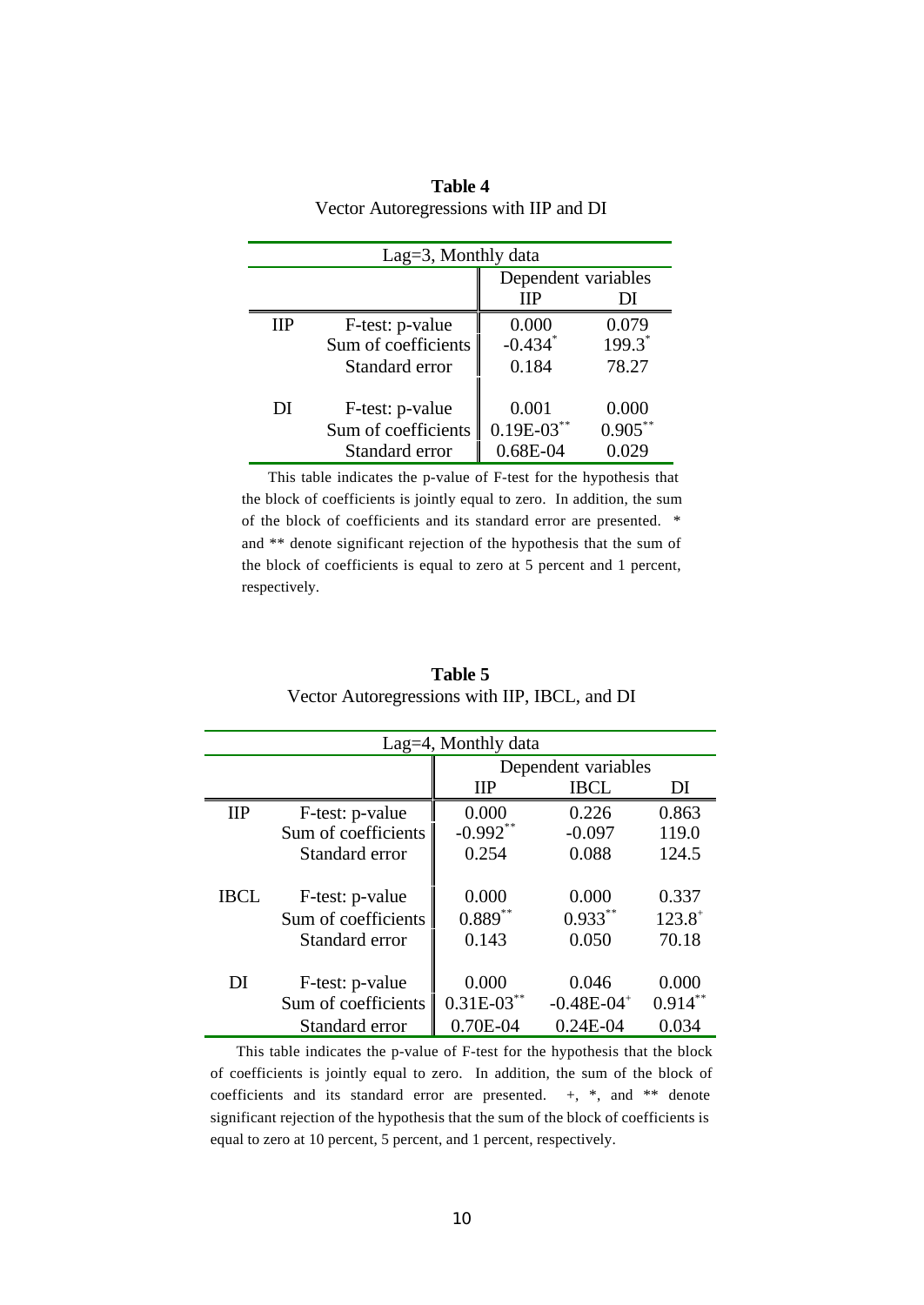IIP and IBCL are expressed in terms of log difference and DI in terms of levels. The sample period is from April 1983 to September 1998, which is the same as that in the quarterly case. The number of observations is 186.  $+, *$ , and  $**$  denote significant rejection at 10 percent, 5 percent, and 1 percent, respectively.

 In both models, it is shown that in the IIP equation, there exists Granger Causality from DI to IIP. Moreover, the sum of DI coefficients is positive and has a significant effect on GNP. It is shown that also in the monthly case, confidence itself has a significant effect on the real economy.

 Next, let us investigate the forecast variance decomposition. Table 6 reports the percentage of IIP and DI forecast variance which can be explained by IIP, IBCL, and DI from one to twenty-four months ahead (in other words, eight quarters ahead). We report the results of the variance decomposition in four ways of ordering.

 From IIP decompositions, it is shown that DI explains about 4 percent to 5 percent of IIP variance twenty-four months ahead. In the monthly case, its quantitative effect is considerably less than that in the quarterly case. DI decompositions show that DI explains about 60 percent to 65 percent of its own innovation variance twenty four months ahead, in other words, DI is to a large extent exogenous to this system.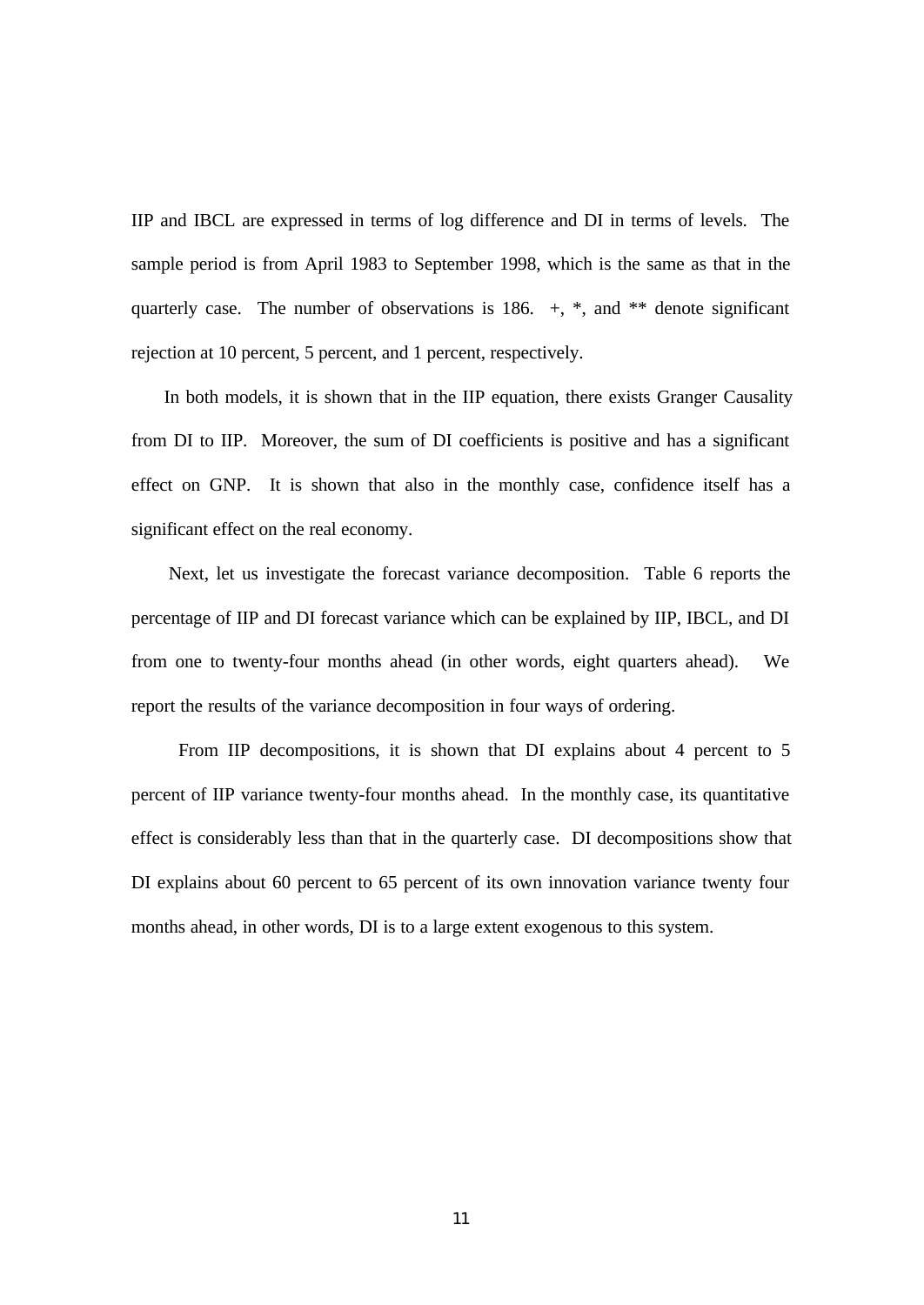|              | Dependent variable: IIP |             |             | Dependent variable: DI |             |             |              |
|--------------|-------------------------|-------------|-------------|------------------------|-------------|-------------|--------------|
| Month        | <b>IIP</b>              | <b>IBCL</b> | DI          | Month                  | <b>IIP</b>  | <b>IBCL</b> | DI           |
| $\mathbf{1}$ | 100.00                  | 0.00        | 0.00        | 1                      | 0.29        | 0.27        | 99.43        |
| 6            | 83.68                   | 12.55       | 3.77        | 6                      | 0.94        | 8.78        | 90.28        |
| 12           | 81.86                   | 14.27       | 3.87        | 12                     | 0.70        | 22.17       | 77.13        |
| 18           | 81.17                   | 14.61       | 4.22        | 18                     | 1.06        | 30.05       | 68.90        |
| 24           | 80.72                   | 14.54       | 4.74        | 24                     | 1.45        | 31.26       | 67.29        |
|              |                         |             |             |                        |             |             |              |
| Month        | <b>IBCL</b>             | DI          | $\text{HP}$ | Month                  | <b>IBCL</b> | DI          | $\mathbf{H}$ |
| $\mathbf{1}$ | 1.37                    | 0.35        | 98.27       | $\mathbf{1}$           | 0.21        | 99.79       | 0.00         |
| 6            | 17.57                   | 4.21        | 78.22       | 6                      | 8.08        | 91.33       | 0.59         |
| 12           | 19.27                   | 4.28        | 76.45       | 12                     | 21.57       | 77.98       | 0.45         |
| 18           | 19.60                   | 4.64        | 75.76       | 18                     | 29.87       | 69.64       | 0.49         |
| 24           | 19.51                   | 5.18        | 75.32       | 24                     | 31.31       | 68.06       | 0.63         |
|              |                         |             |             |                        |             |             |              |
| Month        | $\text{HP}$             | DI          | <b>IBCL</b> | Month                  | $\rm IIP$   | DI          | <b>IBCL</b>  |
| $\mathbf{1}$ | 100.00                  | 0.00        | 0.00        | 1                      | 0.29        | 99.71       | 0.00         |
| 6            | 83.68                   | 3.58        | 12.75       | 6                      | 0.94        | 92.56       | 6.50         |
| 12           | 81.86                   | 3.69        | 14.44       | 12                     | 0.70        | 80.34       | 18.96        |
| 18           | 81.17                   | 4.01        | 14.82       | 18                     | 1.06        | 71.97       | 26.98        |
| 24           | 80.72                   | 4.53        | 14.75       | 24                     | 1.45        | 70.01       | 28.54        |
|              |                         |             |             |                        |             |             |              |
| Month        | DI                      | $\text{HP}$ | <b>IBCL</b> | Month                  | DI          | $\text{HP}$ | <b>IBCL</b>  |
| 1            | 0.29                    | 99.71       | 0.00        | 1                      | 100.00      | 0.00        | 0.00         |
| 6            | 3.90                    | 83.36       | 12.75       | 6                      | 93.25       | 0.26        | 6.50         |
| 12           | 3.98                    | 81.57       | 14.44       | 12                     | 80.72       | 0.31        | 18.96        |
| 18           | 4.31                    | 80.87       | 14.82       | 18                     | 72.26       | 0.76        | 26.98        |
| 24           | 4.85                    | 80.40       | 14.75       | 24                     | 70.37       | 1.09        | 28.54        |

**Table 6** Forecast Variance Decompositions of IIP and DI

 Finally, we investigate the effect of consumer confidence on GNP by using semiannual data. We construct the semiannual data by averaging quarterly data. The results of the estimation are presented as follows.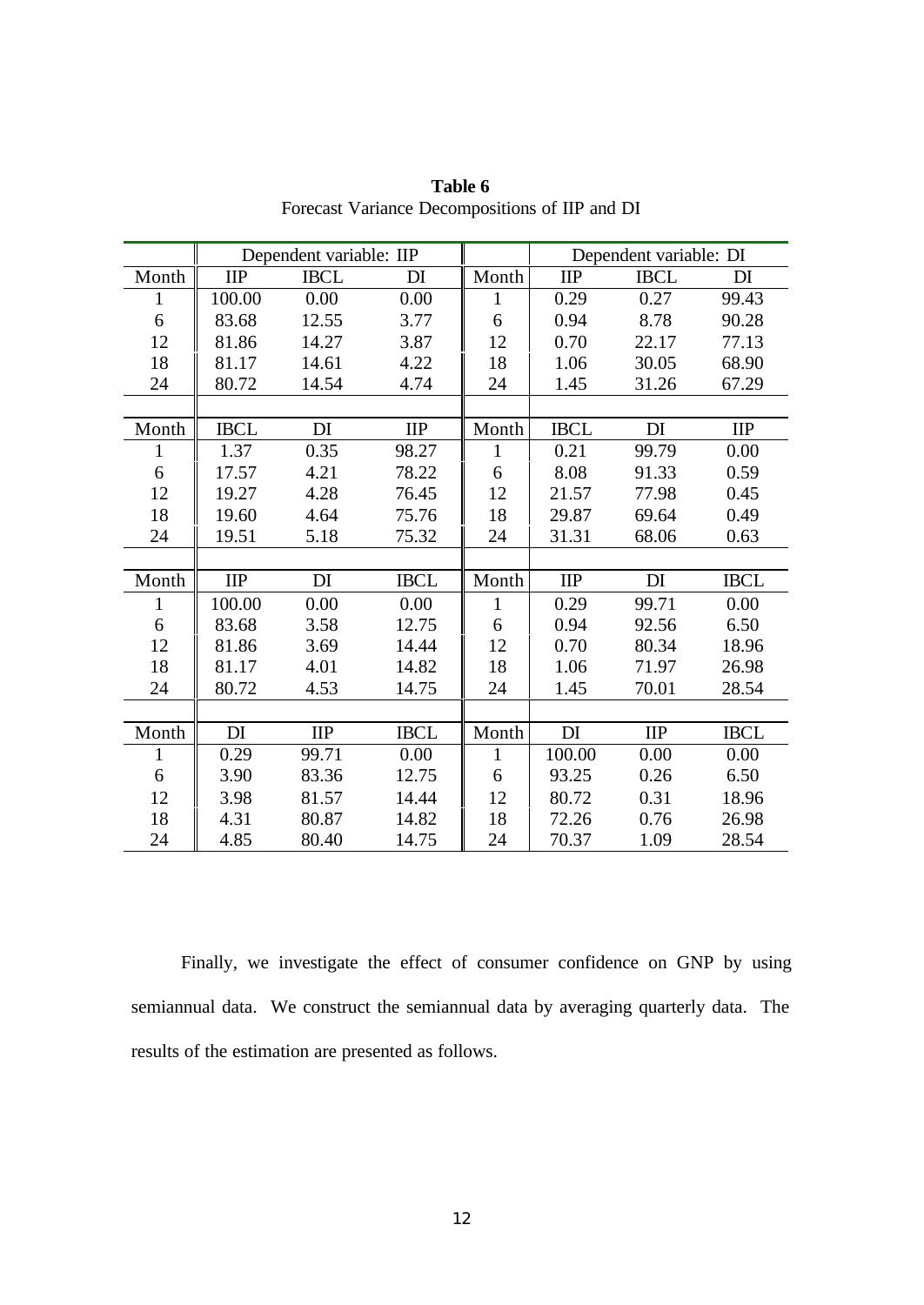| Lag=1, Semiannual data |                |                                                 |             |  |  |  |
|------------------------|----------------|-------------------------------------------------|-------------|--|--|--|
|                        |                | Dependent variables<br><b>GNP</b><br><b>CCI</b> |             |  |  |  |
|                        |                |                                                 |             |  |  |  |
| <b>GNP</b>             | Coefficient    | $0.463^{+}$                                     | $94.39^{+}$ |  |  |  |
|                        | Standard error | 0.257                                           | 49.24       |  |  |  |
|                        |                |                                                 |             |  |  |  |
| <b>CCI</b>             | Coefficient    | $0.13E-02$                                      | $0.408^{+}$ |  |  |  |
|                        | Standard error | $0.11E-02$                                      | 0.212       |  |  |  |

**Table 7** Vector Autoregressions with GNP and CCI

 This table indicates the coefficient and its standard error. + denotes significant rejection of the hypothesis that the coefficient is equal to zero at 10 percent. In this estimation, since the number of lag is one, the p-value of F-test is identical to the p-value of the significance of the respective coefficients.

The sample period covers the latter half of 1983 to the first half of 1998. The number of observations is 30. + denotes significant rejection at 10 percent. In this estimation, since the number of lag is one, the p-value of F-test is identical to the p-value of the significance of the respective coefficients.

 In the GNP equation, it is shown that the CCI coefficient is positive, but has no significant effect on GNP. On the other hand, also in this case, GNP has an effect on CCI.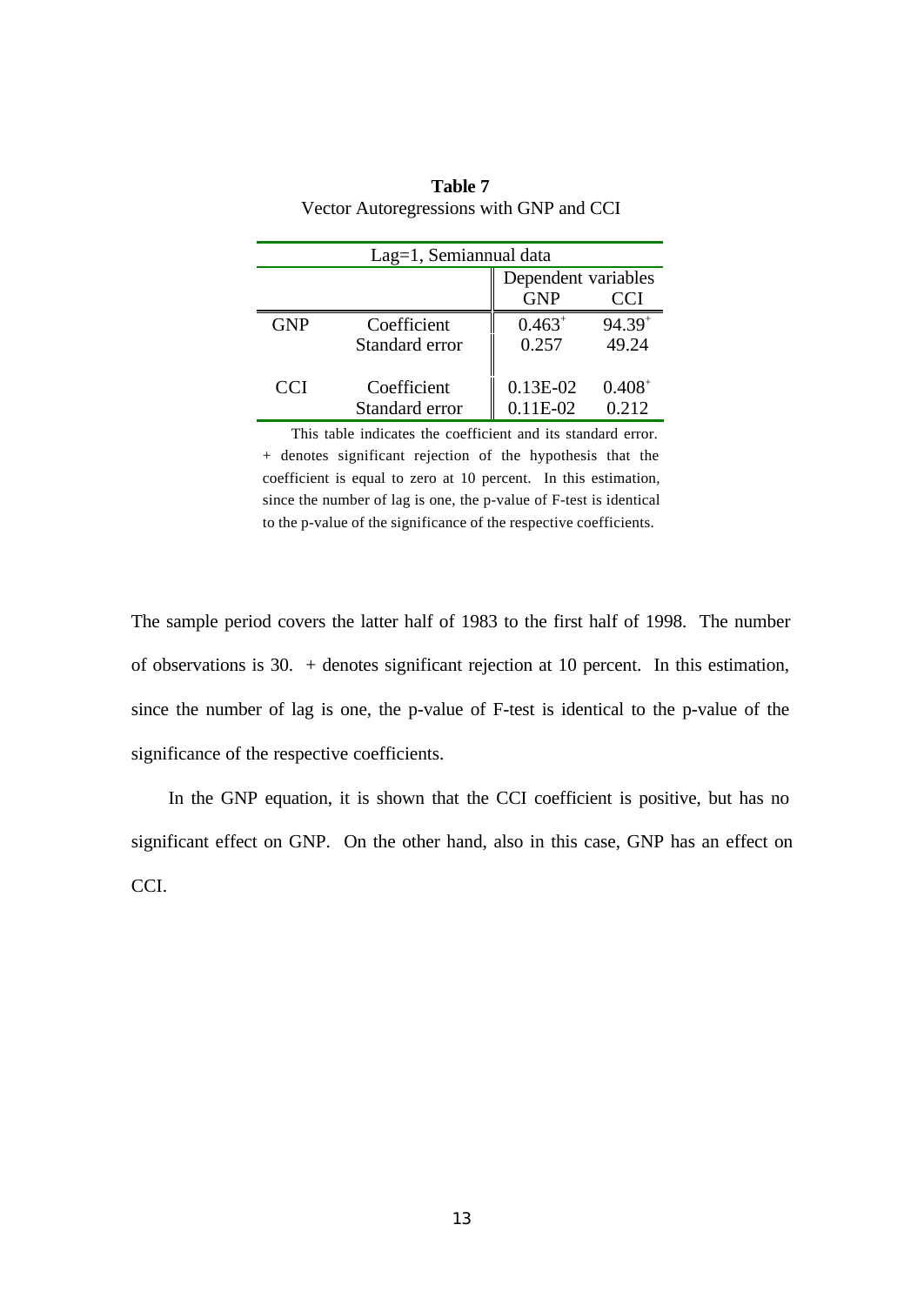### **3. Conclusion**

 We have empirically analyzed whether consumer confidence has an effect on business fluctuations in Japan. It is shown that in the cases of quarterly and monthly data, consumer confidence has a significant effect on economic fluctuations, whereas in the case of semiannual data, it has no effect. Namely, confidence itself has an effect on very short-term economic fluctuations, but in the long term, it does not affect the real economy, as maintained by standard neo-classical economics.

 The estimation process of our paper, however, cannot completely exclude the possibility that there exists a certain variable that makes movements in confidence precede those in the real economy, as previously is referred to by Matsusaka and Sbordone (1995). Therefore, by grasping the purer confidence, we may be able to investigate the more precise effect of consumer confidence on the real economy.